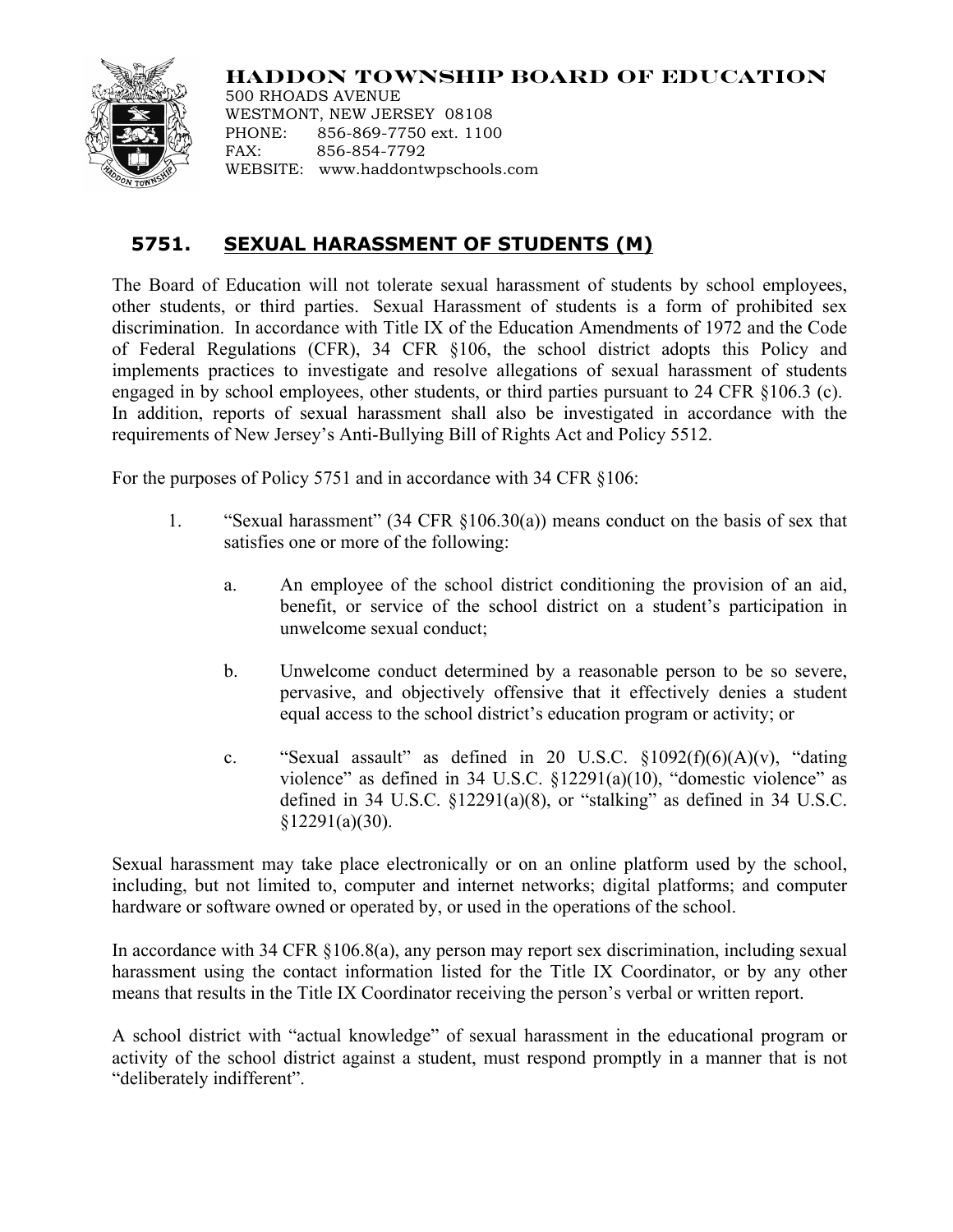Any school employee who receives a complaint of sexual harassment or is aware of behavior that could constitute sexual harassment is required to report that information to the Title IX Coordinator in accordance with the provisions of 34 CFR §106.8(a) and B.1. of Regulation 5751. The district must report any potential child abuse in accordance with N.J.S.A. 18A:36-24; N.J.S.A. 18A:36-25; N.J.A.C. 6A:16-11.1; and Policy and Regulation 8462.

The Title IX Coordinator shall notify persons entitled to a notification pursuant to 34 CFR  $§106.8(a)(1)$  that the school district does not discriminate on the basis of sex in the education program or activity that it operates, and that it is required by Title IX and Policy and Regulation 5751 not to discriminate in such a manner in accordance with 34 CFR §106.8(b)(1).

The Title IX Coordinator shall prominently display the contact information required to be listed for the Title IX Coordinator pursuant to 34 CFR §106.8(b)(2)(i) on the school district's website and in each handbook or catalog the school district makes available to persons entitled to a notification in accordance with 34 CFR §106.8(a). Policy and Regulation 5751 shall be prominently displayed on the district's website and accessible to anyone.

Supportive measures shall be available to the Complainant, Respondent, and as appropriate, witnesses or other impacted individuals.

The school district shall use the grievance process outlined in 34 CFR §106.45 and Regulation 5751 to address formal complaints of sexual harassment. The school district shall offer both parties an appeal process as outlined in 34 CFR §106.45 and Regulation 5751 from a determination regarding responsibility for sexual harassment and from the Title IX Coordinator's dismissal of a formal complaint or any allegations of sexual harassment.

The Title IX Coordinator shall be responsible for effective implementation of any remedies in accordance with 34 CFR §106.45(b)(7)(iv). The appropriate school official designated by the Superintendent, after consultation with the Title IX Coordinator, will determine sanctions imposed and remedies provided, if any.

Consistent with the laws of New Jersey a student's parent must be permitted to exercise the rights granted to their child under this Policy, whether such rights involve requesting supportive measures, filing a formal complaint, or participating in a grievance process.

The Superintendent or designee shall ensure that Title IX Coordinators, investigators, decisionmakers, appeal officer, and any person who facilitates an informal resolution process, receive training in accordance with 34 CFR  $\S 106.45(b)(1)(iii)$ .

The school district or any employee of the school district shall not intimidate, threaten, coerce, or discriminate against any individual for the purpose of interfering with any right or privilege secured by Title IX or Policy 5751, or because the individual has made a report or complaint, testified, assisted, or participated or refused to participate in any manner in an investigation, proceeding, or hearing under this Policy, in accordance with 34 CFR §106.71(a).

For each school district response to sexual harassment required under 34 CFR §106.44, the school district shall create and maintain for a period of seven years, records in accordance with 34 CFR  $$106.45(b)(10).$